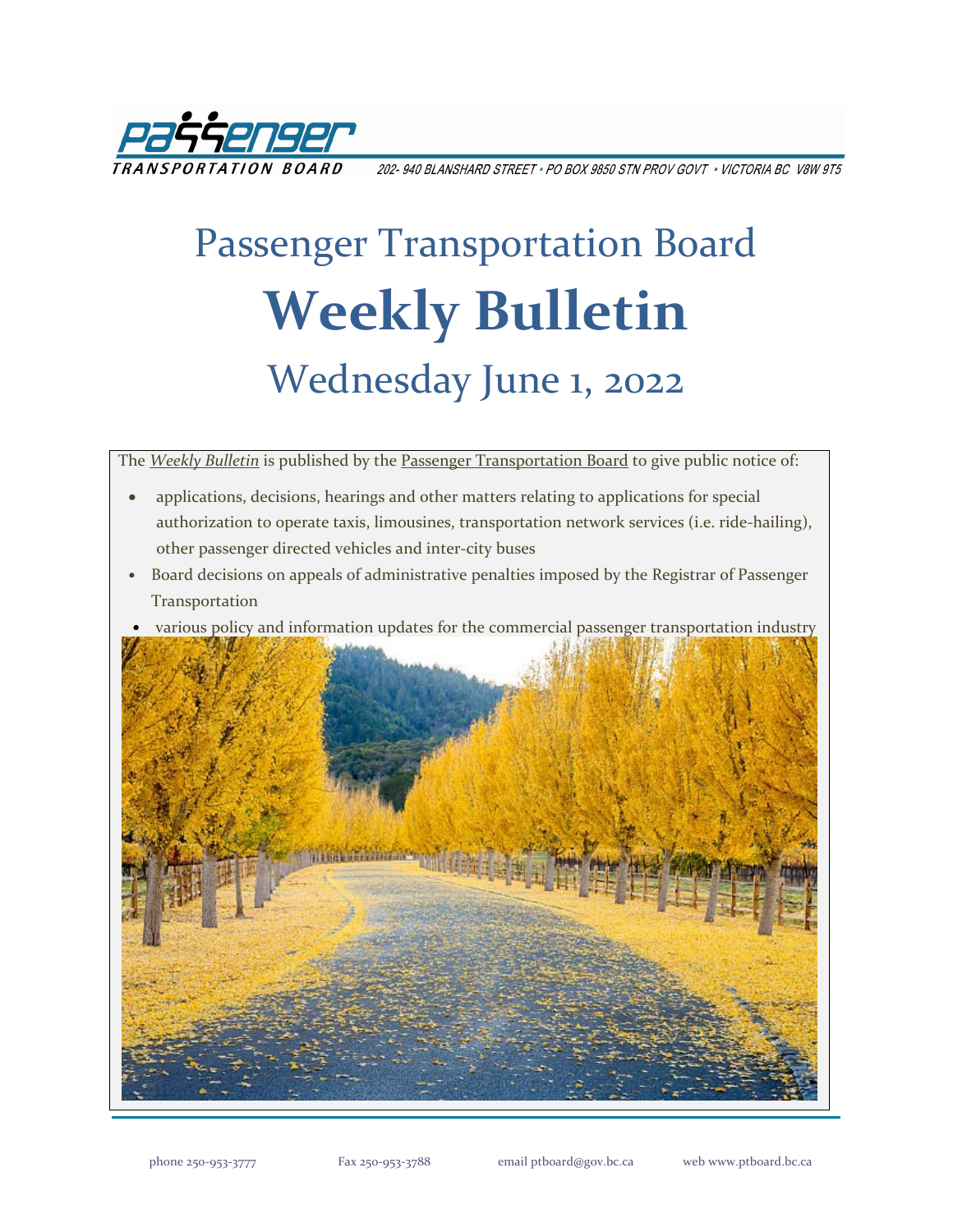## **1** Industry Updates & Advisories

#### **[Final Deadline to Activate Additional Taxis](https://www.ptboard.bc.ca/documents/ia-taxi-activation-final-extension-2022.pdf)**

The Board is issuing a final activation deadline of December 31, 2022. Licensees will have until this date to activate additional vehicles, or they will no longer be valid.

#### **Vancouver Cruise Ship Schedule for TNS and Taxi Operators**

As the 2022 cruise season commences in Vancouver, TNS and Taxi Licensees are reminded to [review their terms and conditions of licence and the cruise schedule.](https://www.ptboard.bc.ca/documents/ia-Vancouver-Cruise-Ship-Season-Reminder-2022.pdf) The Board will continue its efforts to ensure that any changes or amendments are posted in the Weekly Bulletin and on the website.

#### **TOPs Processing Reminder**

With grad and summer fast approaching, licensees planning to apply for a Temporary Operating Permit (TOP) should do so well in advance and not wait until the day before or the day of the requested TOP start date. Processing cannot be guaranteed in this short a time period. To learn more about TOPs (including Peak Season and Regular), please see [Reference Sheet 17](http://www.th.gov.bc.ca/forms/getForm.aspx?formId=1351)

#### **2022 Taxi Limo Cost Index (TLCI)**

The Board has concluded its [Taxi and Limousine Cost Index \(TLCI\) review](https://www.ptboard.bc.ca/documents/ia-tlci-2022.pdf) for this year and a  $5.3\%$  increase will be made available for taxis to [request](https://www.th.gov.bc.ca/forms/getForm.aspx?formId=1377) until July 31, 2022. More information on the TLCI can be found in the **O&As**. Further information about the TLCI process is posted on the Board's [TLCI Page.](https://www.ptboard.bc.ca/tlci.htm)

### **2** Applications Received

| CLICK HERE for information about making a submission on an application, deadlines and \$50 submission fees. |                                                                                      |                                      |  |  |
|-------------------------------------------------------------------------------------------------------------|--------------------------------------------------------------------------------------|--------------------------------------|--|--|
| <b>Application</b>                                                                                          | <b>Applicant &amp; Application Highlights</b>                                        | <b>Submission</b><br><b>Deadline</b> |  |  |
| 14721-22                                                                                                    | 1151905 B.C. Ltd.                                                                    | June 13, 2022                        |  |  |
| <b>CLICK HERE</b>                                                                                           | Trade Name: Helix Limousine                                                          |                                      |  |  |
| to view                                                                                                     | <b>New PDVA (Limo)</b>                                                               |                                      |  |  |
| application<br>summary                                                                                      | <b>New Special Authorization: Passenger Directed</b><br>Vehicle Authorization (PDVA) |                                      |  |  |
|                                                                                                             | Originating Area: Metro Vancouver Regional<br>$\bullet$                              |                                      |  |  |
|                                                                                                             | District,                                                                            |                                      |  |  |
|                                                                                                             | Fraser Valley Regional District and the Resort                                       |                                      |  |  |
|                                                                                                             | Municipality of Whistler                                                             |                                      |  |  |
|                                                                                                             | <i>Fleet Maximum: 2 vehicles:</i><br>$\bullet$                                       |                                      |  |  |
|                                                                                                             | 2 perimeter seating buses                                                            |                                      |  |  |